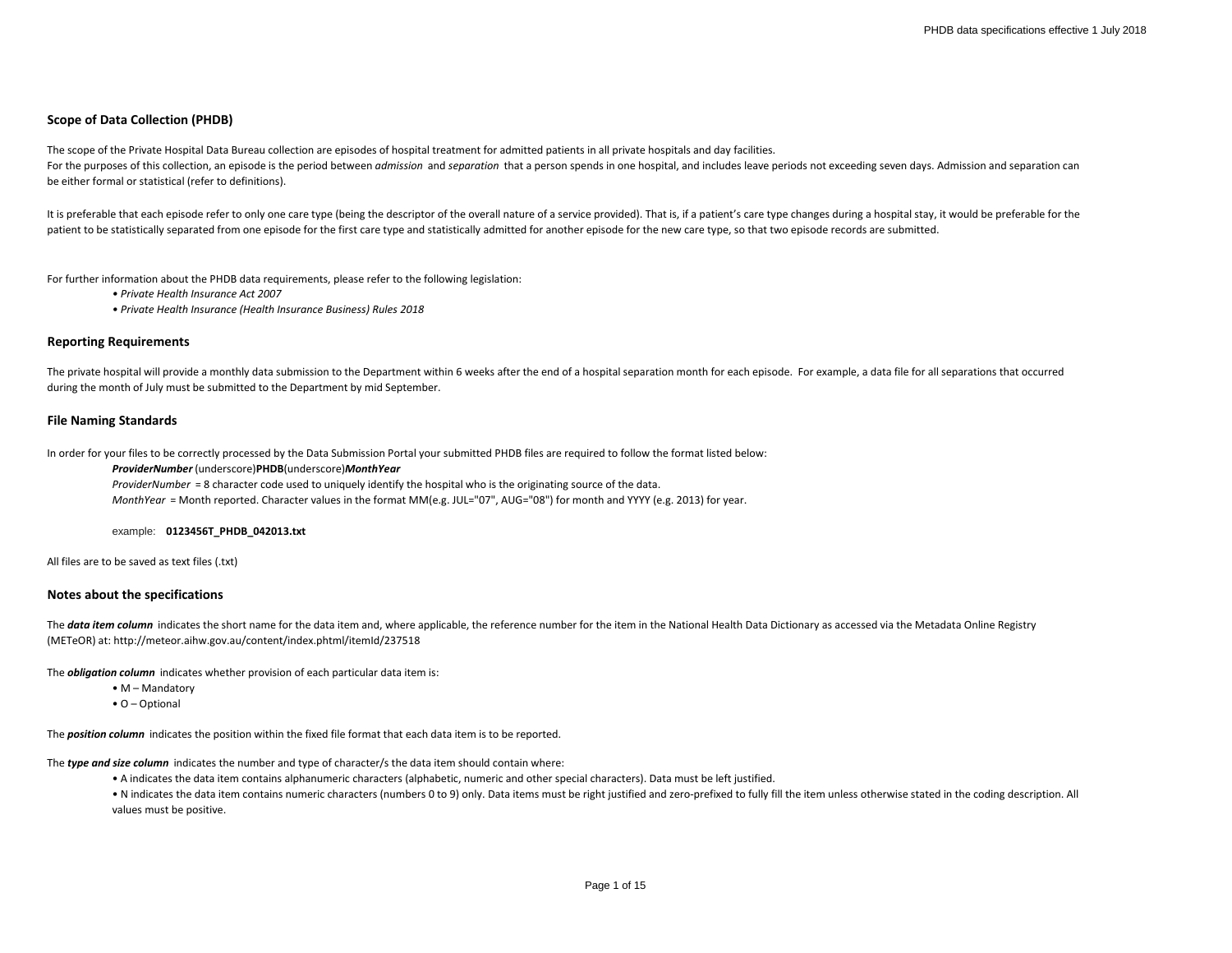The *format column* indicates the format of the characters of the data item:

• DDMMYYYY indicates the data item contains date information where DD represents the day, MM represents the month and YYYY represents the century and year. For example, 5 July 2006 would be entered 05072006

*• hhmm* indicates the data item contains time information based on a 24-hour clock, where hh represents the hour and mm represents the minutes. For example 2.35pm would be entered 1435.

*• blank fill* , in relation to a data item, means that the data item is filled with blank spaces.

- *zero fill,* in relation to a data item, means the data item is filled with zeros.
- *zero prefix* means that leading zeros are to be inserted if necessary to ensure that the number of characters in the entry matches the data item size specified for the item.

*• Charges* – supply in dollars and cents (omit decimal point) with leading zeros to fully fill item. All values must be ≥ 0 (i.e. negative charges not permitted). An entry of 000000000 means that no benefit/charge was recorded. Zeros are valid when this item cannot be separately identified but was reported under another charge item.

The *repetition column* indicates the number of times the data item is repeated within the data file.

The **coding description column** provides the definition for the data item, valid values and any additional information to clarify what data should be reported and how. If a METeOR reference is indicated in the data item column, refer to the National Health Data Dictionary for definition and collection methods.

The *edit rules column* outlines the edit checks the Department will run the data through in the Department's Enterprise Data Warehouse. These are split into critical errors where data will be rejected and warnings where data will be identified.

The *error codes column* indicates the error code attributed to each of the edit checks.

# **Definitions/acronyms**

*ACHI* means the Australian Classification of Health Interventions.

*ADA* means the Australian Dental Association.

*CCU* means the coronary care unit of a hospital.

*AR-DRG* means the Australian Refined Diagnosis Related Group.

*episode* means the period of admitted patient care between a formal or statistical **admission** and a formal or statistical **separation**, characterised by only one care type.

*formal admission* , in relation to a person, means the administrative process used by a hospital to record the commencement of accommodation, care or treatment of the person.

*formal separation* , in relation to a person, means the administrative process used by a hospital to record the cessation of accommodation, care or treatment of the person.

**HDU** means the high dependency unit of a hospital.

*Hospital* means a facility for which there is in force a Ministerial declaration that the facility is hospital under subsection 121-5(6) of the *Private Health Insurance Act 2007* .

Hospital treatment is treatment (including the provision of goods and services) provided to a person with the intention to manage a disease, injury or condition, either at a hospital or with direct involvement of the hospital, by either a person who is authorised by a hospital to provide the treatment or under the management or control of such a person (subsection 121-5, *Private Health Insurance Act 2007* ).

Hospital-in-the-home means the provision of care to hospital admitted patients in their place of residence as a substitute for hospital accommodation. Place of residence may be permanent or temporary (METeOR glossary item ID: 327308). Inclusions to hospital treatment (eg some Chronic Disease Management Programs not involving prevention) are specified in the Private Health Insurance (Health Insurance Business) Rules 2010, Part 3. Exclusions to hospital treatment (eg treatment provided in an emergency department of a hospital) are specified in the Private Health Insurance (Health Insurance Business) Rules 2010, Part 3, Rule 8.

*ICD-10-AM* means 'The International Statistical Classification of Diseases and Related Health Problems, 10th revision, Australian Modification. *Hospital-in-the-home care days* means the total number of days between HiTH commencement date and HiTH completion date.

*ICU* means the intensive care unit of a hospital.

*insurer* means a private health insurer.

*MBS* means the Medicare Benefits Schedule, comprising:

(a) the *Health Insurance (Diagnostic Imaging Services Table) Regulations 2018* ; and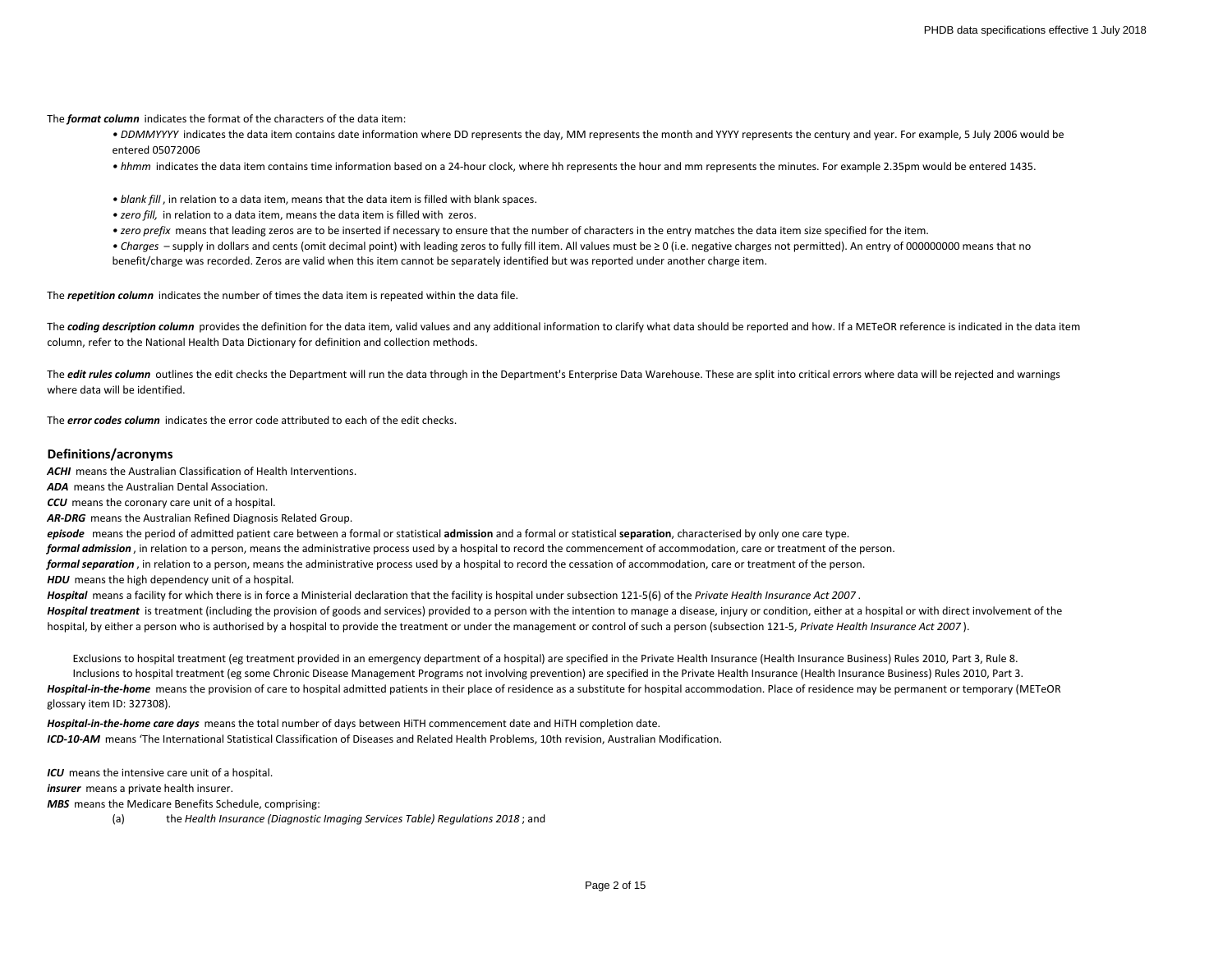- (b) the *Health Insurance (General Medical Services Table) Regulations 2018* ; and
- (c) the *Health Insurance (Pathology Services Table) Regulations 2018* ;
- as in force from time to time, or any Regulations made in substitution for those Regulations.

*METeOR* (metadata online registry) for national data standards.

*Miscellaneous service code* means any miscellaneous hospital-specific or insurer-specific non-MBS billing code.

*NHDD* means the (most current version of the) 'National Health Data Dictionary'.

*NICU* means the neonatal intensive care unit of a hospital.

*overnight-stay patient* means a person who is admitted to and separates from a hospital on different dates.

*PHIAC means* Private Health Insurance Administration Council

**PICU** means the paediatric intensive care unit of a hospital.

procedure means clinical intervention that is surgical in nature, carries a procedural risk, carries an anaesthetic risk, requires specialised training, and/or requires special facilities or equipment only available in an care setting

*same day patient* means a person who is admitted to and separates from a hospital on the same date.

**SCN** means the special care nursery of a hospital.

statistical admission, in relation to a person, means the administrative process used by a hospital to record the commencement of a new episode of care that provides the person with a new care type during a single hospital stay.

statistical separation, in relation to a person, means the administrative process used by a hospital to record the cessation of an episode of care of the person during a single hospital stay.

## **Guide for Use**

Accommodation charges/benefits - refer to private, shared or high dependency accommodation for any Accommodation Type (i.e. advanced surgical, surgical, medical, rehabilitation, obstetrics, and psychiatry). All hospital episodes must have a charge/benefit component relating to accommodation, unless it was bundled, or the hospital billed a procedure-only fee. Therefore, cases such as chemotherapy should either have a charge/benefit component in "bundled" or "accommodation" or "theatre". They should not be reported as "other".

*Bundled charges/benefits* - refer to an aggregate of 2 or more charges billed by the hospital/paid by the insurer, such as case payments by DRG or MBS.

*CCU charges, benefits, days and hours* - exclude ICU, SCN, NICU, PICU and HDU in calculations.

Hospital-in-the-home (HITH) - Episodes which include HITH services should be reported in a manner consistent with claiming practice. For example,

(a) HITH services which are part of an admitted psychiatric program and are claimed as a single same day service must be reported as single same day episode. This includes psychiatric patients that remain in an admitted HITH program over extended periods of time.

(b) If hospital claims are submitted to insurers at the conclusion of the admitted psychiatric HITH program, then one episode must be reported spanning the length of the program.

*ICU charges, benefits, days and hours* - include NICU and PICU; exclude SCN, CCU or HDU in calculations.

*Infant weight neonate* **-** For live births (http://meteor.aihw.gov.au/content/pop/index.phtml/itemId/265594), birth weight (http://meteor.aihw.gov.au/content/pop/index.phtml/itemId/265625) should preferably be measured within the first hour of life before significant postnatal weight loss has occurred. While statistical tabulations include 500 g groupings for birth weight, weights should not be recorded in those groupings. The actual weight should be recorded to the degree of accuracy to which it is measured. In perinatal collections the birth weight is to be provided for live born and stillborn babies.

*Minutes in Theatre* - from the time the patient entered the operating theatre or procedure room until the time the patient left the operating theatre or procedure room. For example, coronary angiography/angioplasty, lithotripsy and ECT must have minutes of operating theatre time reported, even though they are performed in a procedure room rather than a theatre.

Other charges/benefits - refer to services which cannot be categorised as accommodation, theatre, labour, ICU, pharmacy, prosthesis, bundled, SCN, CCU or HITH. It excludes ex-gratia charges, television, phone calls, extra meals, FED, reversals or journal adjustments.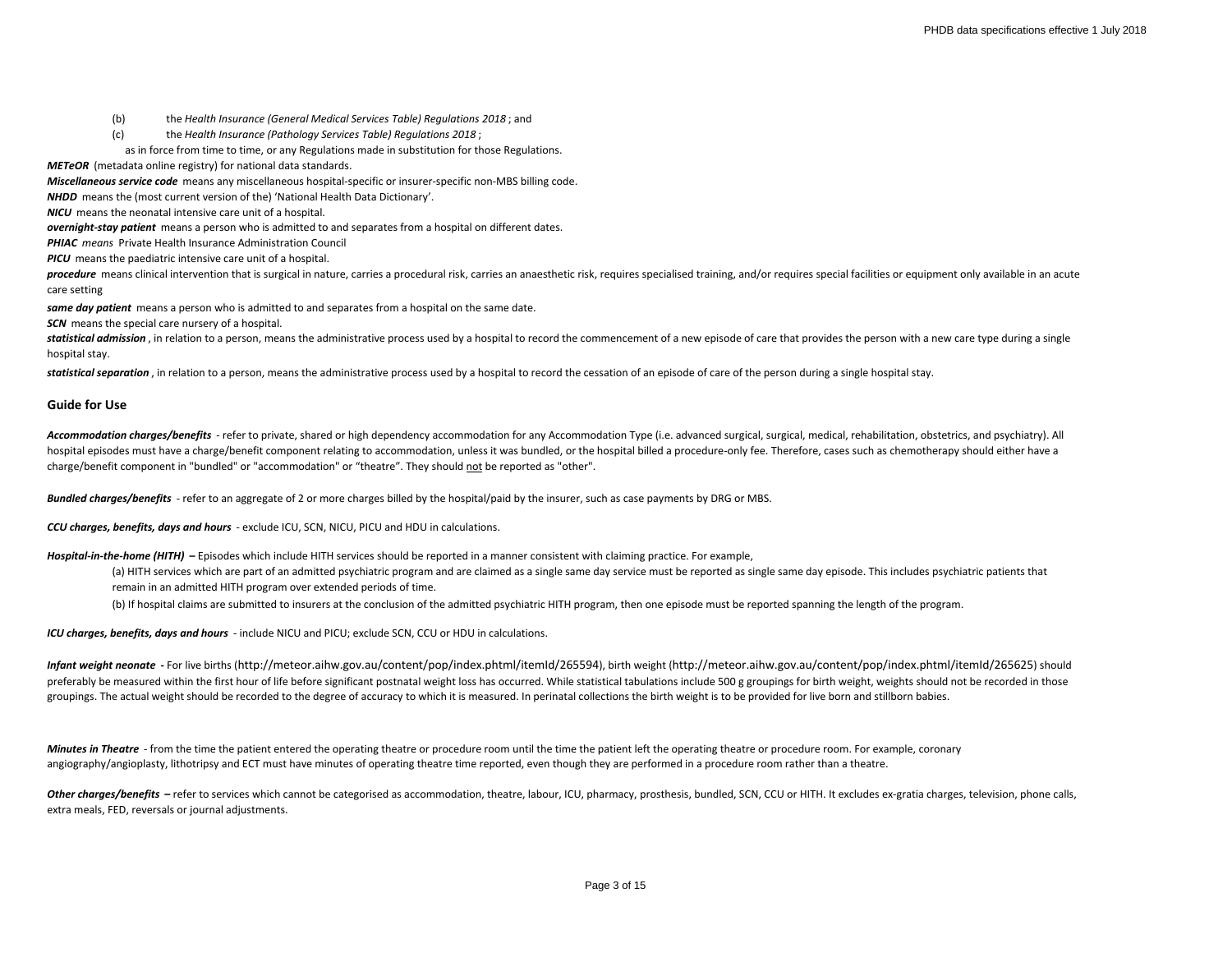Palliative care status and days - calculations to include care provided in: a palliative care unit; a designated palliative care program; or under the principal clinical management of a palliative care physician or in the opinion of the treating doctor, when the principal clinical intent of care is palliation.

Principal MBS item - select on the basis of: (a) the patient's first visit to a theatre or procedure room/coronary angiography suite; and (b) the MBS with the highest benefit amount. The principal MBS item relates to theatre or procedure room/angiography suite, and not to the medical item billed by the doctor. It may not necessarily correlate to the Principal Procedure Code. For example, renal dialysis, coronary angiography/ angioplasty, same-day chemotherapy, lithotripsy, ECT and sleep studies must have an MBS item number reported, even though they are procedure room rather than theatre. Where possible, any services that do not have a valid MBS item should be reported in the Miscellaneous Service Code item (item 53).

**Principal Item Date –** The date on which the principal MBS item is carried out. If there is no principal MBS item, then the date that the first Miscellaneous Service Code item was carried out may optionally be entered.

**Qualified days for newborns** - The number of qualified days is calculated with reference to the date of admission, date of separation and any other date(s) of change of qualification status: the date of admission is counted if the patient was qualified at the end of the day; the date of change to qualification status is counted if the patient was qualified at the end of the day; the date of separation is not counted, even if the patie was qualified on that day. The normal rules for calculations of patient days apply. To determine if newborn days are qualified days, see the METeOR definition for Newborn Qualification Status (Metadata glossary item 327254).

*SCN charges, benefits, days and hours* - exclude NICU, ICU, CCU, PICU and HDU in calculations.

Secondary MBS item -- The secondary MBS items relate to theatre, and not to the medical item billed by the doctor. It may not always correlate to the Procedure Codes (ICD-10-AM). Where possible, any services that do not have a valid MBS item should be reported in the Miscellaneous Service Code item (item 53).

*Theatre charges/benefits* – refer to a theatre/procedure room/ angiography suite. This applies to theatre charges, benefits and minutes in theatre

Re-admission within 28 days - Planned re-admission refers to planned re-admission within 28 days from this or another hospital. Note: do not include transfers from another hospital as re-admissions.

# **Data Quality**

*Error Codes*

- W (represents a warning where an edit rule has been identified) the record will be accepted and private hospitals notified
- E (represents an error where an edit rule has failed) the record will be rejected and private hospitals notified

#### **Further information**

For further information about the PHDB requirements, please see the following websites:

General information about the data collection

<http://www.health.gov.au/internet/main/publishing.nsf/Content/health-casemix-data-collections-about-PHDB>

Annual Reports

<http://www.health.gov.au/internet/main/publishing.nsf/Content/health-casemix-data-collections-publications-PHDBAnnualReports>

List of Hospital provider numbers

To request a list of hospital provider numbers please email: hcp@health.gov.au

Metadata and health dictionary specifications

<http://meteor.aihw.gov.au/content/index.phtml/itemId/181162>

Commonwealth Prosthesis list

http://www.health.gov.au/internet/main/publishing.nsf/Content/health-privatehealth-prostheseslist.htm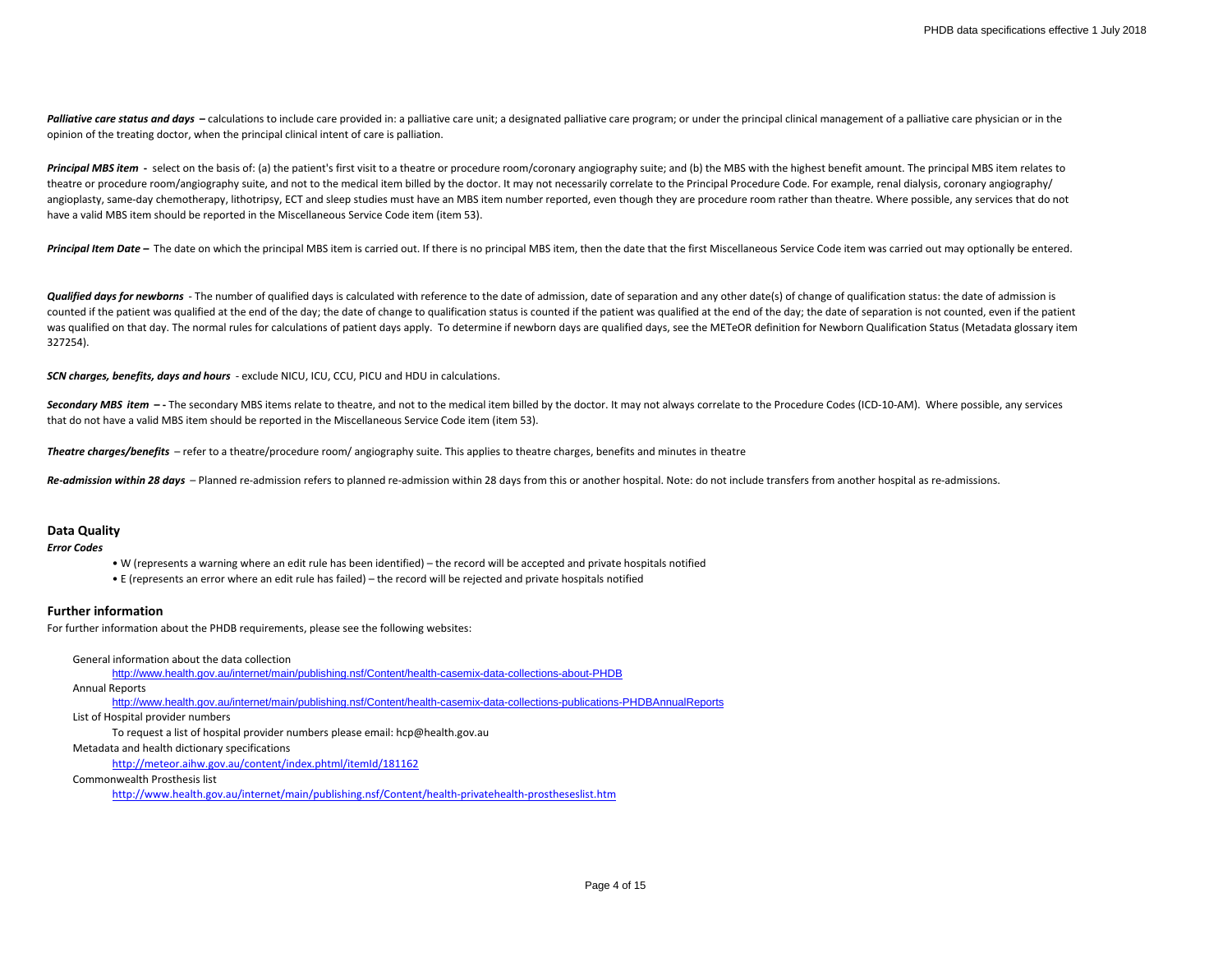| <b>Item No</b> | Data Item                  | <b>Obligation</b>       |           | Position Type & Size | Format          | <b>Comments</b>                                                                               | <b>Edit Rules</b>                                                                                                                                                       | <b>Error Code/s</b>          |
|----------------|----------------------------|-------------------------|-----------|----------------------|-----------------|-----------------------------------------------------------------------------------------------|-------------------------------------------------------------------------------------------------------------------------------------------------------------------------|------------------------------|
|                | <b>IProvider Number</b>    | <b>IM</b>               | $1 - 8$   | A(8)                 | <b>NNNNNNNA</b> | Provider number (valid 8 character<br>Commonwealth provider number<br>(include leading zeros) | <b>Reject</b> the file if not a valid 8 character<br>Commonwealth provider number                                                                                       | HE01                         |
|                | 2 Fund/Group<br>Identifier | $\overline{\mathsf{M}}$ | $9 - 11$  | A(3)                 |                 | <b>Blank fill</b>                                                                             |                                                                                                                                                                         |                              |
|                | 3 Disk Reference<br>number | $\overline{\mathsf{M}}$ | $12 - 19$ | A(8)                 |                 | Number identifies the disk ID                                                                 |                                                                                                                                                                         |                              |
|                | 4 Date Prepared            | $\overline{M}$          | 20-27     | A(8)                 | <b>DDMMYYYY</b> | The date the PHDB data was<br>prepared by the hospital                                        | Reject the file if not in format<br><b>DDMMYYYY</b>                                                                                                                     | HE <sub>04</sub>             |
|                | 5 Number of<br>records     | $\overline{\mathsf{M}}$ | 28-31     | N(4)                 |                 |                                                                                               | The number of episodes on the file Reject the file if mismatch on Episode<br>record count<br>Reject the file if not numeric                                             | <b>HE05</b><br>HE05.1        |
|                | 6 Test Flag                | $\overline{\mathsf{M}}$ | 32        | A(1)                 |                 | P=Production                                                                                  |                                                                                                                                                                         |                              |
|                | 7 Resubmitted Disk M       |                         | 33        | A(1)                 |                 | <b>Blank fill</b>                                                                             |                                                                                                                                                                         |                              |
|                | 8 Period From              | M                       | $34 - 41$ | A(8)                 | <b>DDMMYYYY</b> | Period starting (separation month)                                                            | Reject the file if not in format<br><b>DDMMYYYY</b><br><b>Reject</b> the file if not within date period<br>applicable for month year specified in<br>physical file name | <b>HE08</b><br><b>HE08.1</b> |
|                | 9 Period to                | M                       | $42 - 49$ | A(8)                 | <b>DDMMYYYY</b> | Period ending (separation month)                                                              | Reject the file if not in format<br><b>DDMMYYYY</b>                                                                                                                     | HE <sub>09</sub>             |
|                | 10 HCP Version             | M                       | $50 - 53$ | N(4)                 |                 | HCP version 0900                                                                              |                                                                                                                                                                         |                              |
|                | 11 ICD Version             | M                       | 54-57     | N(4)                 |                 | ICD Version - 10.10 = 1010                                                                    | <b>Reject</b> if not a valid ICD version                                                                                                                                | <b>HE11</b>                  |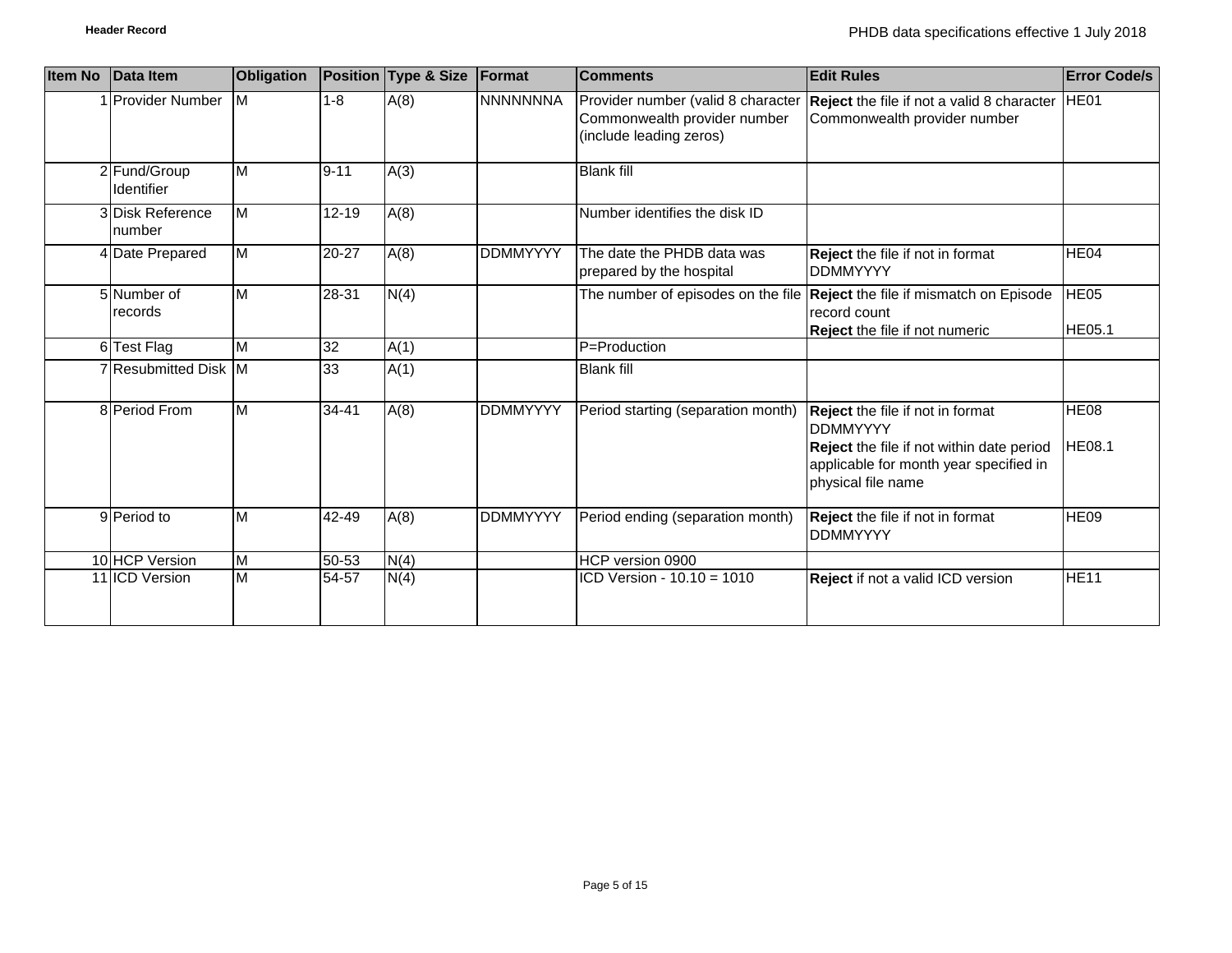|                | No Data Item                          | <b>METeOR</b><br>identifier | <b>ECLIPSE</b><br>identifier | Obligation Position Position Type & | <b>Start</b> | End             | size  | Format                              | <b>Repetition Coding description</b>                                                                                                                                                                                                                                                                                                                                                       | <b>Edit Rules</b>                                                                                                              | Error<br>code/s  |
|----------------|---------------------------------------|-----------------------------|------------------------------|-------------------------------------|--------------|-----------------|-------|-------------------------------------|--------------------------------------------------------------------------------------------------------------------------------------------------------------------------------------------------------------------------------------------------------------------------------------------------------------------------------------------------------------------------------------------|--------------------------------------------------------------------------------------------------------------------------------|------------------|
|                | <b>Insurer Membership</b>             |                             |                              | M                                   |              | 15              | A(15) | <b>Blank fill</b>                   |                                                                                                                                                                                                                                                                                                                                                                                            |                                                                                                                                |                  |
| $\overline{2}$ | Identifier<br>Payer identifier        |                             |                              | M                                   | 16           | $\overline{18}$ | A(3)  |                                     | An indicator of the way in which the episode was funded:<br>IH = Insured with agreement with hospital<br>$IN =$ Insured with no agreement with hospital<br>SI = Self Insured<br>WC = Workers Compensation<br>$TP = Third Party$<br>CP = Contracted to Public Sector<br>DV = Department of Veteran's Affairs patient<br>DE = Department of Defence patient<br>$SE = Seaman$<br>$OT = Other$ | Reject record if not a valid code                                                                                              | E002             |
|                | Episode Identifier                    |                             |                              | M                                   | 19           | 33              | A(15) |                                     | Unique episode identifier of an episode of care.                                                                                                                                                                                                                                                                                                                                           | Reject record if blank<br>Reject record if not unique within<br>monthly file                                                   | E003<br>E003.1   |
|                | <b>Family Name</b>                    | 286953                      |                              | M                                   | 34           | 61              | A(28) | <b>Blank fill</b>                   | That part of a name a person usually has in common with some<br>other members of his/her family, as distinguished from his/her<br>given names, as represented by text.                                                                                                                                                                                                                     |                                                                                                                                |                  |
|                | Given Name                            | 287035                      |                              | M                                   | 62           | 81              | A(20) | <b>Blank fill</b>                   | The person's identifying name within the family group or by which<br>the person is socially identified, as represented by text.                                                                                                                                                                                                                                                            |                                                                                                                                |                  |
|                | Date of Birth                         | 287007                      |                              | M                                   | 82           | 89              | A(8)  | <b>DDMMYYYY</b>                     | The date of birth of the person.                                                                                                                                                                                                                                                                                                                                                           | Reject record if not in format<br><b>DDMMYYYY</b>                                                                              | E006             |
|                | Postcode - Australian                 | 611398                      |                              | M                                   | 90           | 93              | N(4)  | <b>Right justify</b><br>Zero prefix | The numeric descriptor for a postal delivery area, aligned with<br>locality, suburb or place for the address of a person.<br>Codes 9999 = unknown postcode<br>and $8888 = 0$ verseas<br>will be used instead of METeOR codes 0097, 0098, 0099.                                                                                                                                             | Reject record if not (a valid<br>Australian postcode or 9999 or 8888)                                                          | E007             |
|                | Sex                                   | 635126                      |                              | M                                   | 94           | 94              | N(1)  |                                     | The distinction between male, female, and others who do not<br>have biological characteristics typically associated with either the<br>male or female sex, as represented by a code.<br>$1 = Male$<br>$2 =$ Female<br>3 = Intersex or Indeterminate Other<br>9 = Not stated / inadequately described                                                                                       | Reject record if not (1, 2, 3 or 9)                                                                                            | E008             |
|                | <b>Admission Date</b>                 | 269967                      |                              | M                                   | 95           | 102             | A(8)  | DDMMYYYY 1                          | Date on which an admitted patient commences an episode of<br>care.                                                                                                                                                                                                                                                                                                                         | Reject record if not in format<br><b>DDMMYYYY</b>                                                                              | E009             |
| 10             | <b>Separation Date</b>                | 270025                      |                              | M                                   | 103          | 110             | A(8)  | <b>DDMMYYYY</b>                     | Date on which an admitted patient completes an episode of care.                                                                                                                                                                                                                                                                                                                            | Reject file if not in format<br>DDMMYYYY, or if not ≥ admission<br>date, or if MM is not same as month<br>input in Fund Header | E010             |
|                | 11 Hospital Type                      |                             |                              | M                                   | 111          | 111             | N(1)  |                                     | The type of hospital where the episode occurred.<br>$2 =$ Private<br>3 = Private Day Facility<br>$9 = Other/unknown$                                                                                                                                                                                                                                                                       | Reject record if not (2, 3 or 9).<br>Identify if hospital type does not<br>match provider hospital table.                      | E011<br>W011     |
|                | 12 ICU Days                           |                             |                              | M                                   | 112          | 114             | N(3)  | <b>Right justify</b><br>Zero prefix | The number of days the patient spent in ICU, NICU or PICU.<br>Zero fill if not applicable.<br>* refer to quide for use.                                                                                                                                                                                                                                                                    | Reject record if not numeric.<br>Reject record if not zero for day<br>facilities.                                              | E012.0<br>E012.1 |
| 13             | <b>ICU Hours</b>                      |                             |                              | $\circ$                             | 115          | 118             | N(4)  | Right justify<br>Zero prefix        | The number of completed cumulative hours (rounded down) sper<br>in ICU, NICU or PICU. If a patient has more than one period in<br>ICU, NICU or PICU during this episode, the total duration of all<br>such periods is reported. Zero fill if not applicable<br>refer to quide for use.                                                                                                     | If present, reject record if not<br>numeric                                                                                    | E013             |
| 14             | <b>Total Psychiatric Care</b><br>Days | 552375                      |                              | M                                   | 119          | 123             | N(5)  | Right justify<br>Zero prefix        | The sum of the number of days or part days of stay that the<br>person received care as an admitted patient or resident within a<br>designated psychiatric unit, minus the sum of leave days<br>occurring during the stay within the designated unit.<br>Zero fill if not applicable.                                                                                                       | Reject record if not numeric                                                                                                   | E014             |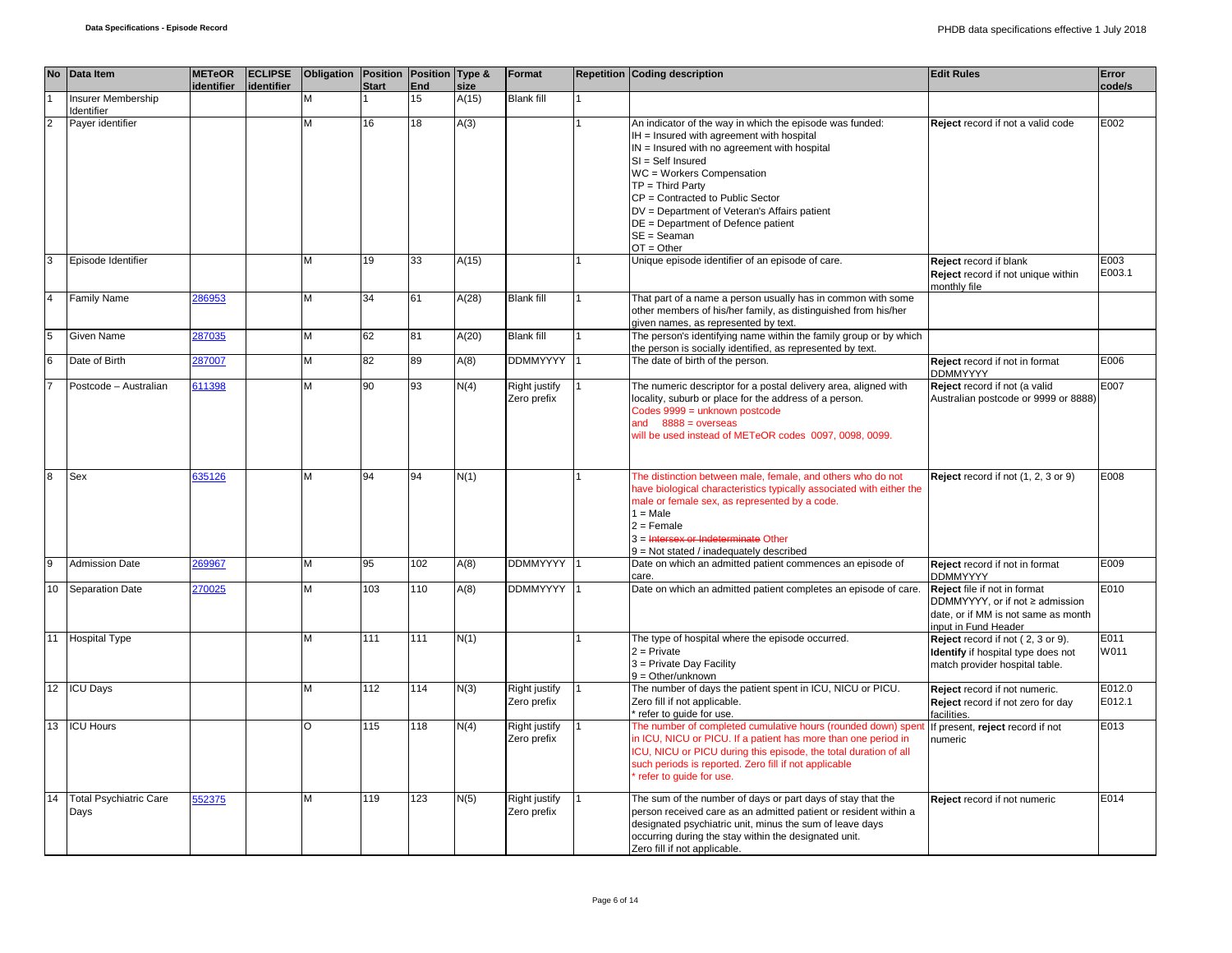|    | No Data Item                                             | <b>METeOR</b> | <b>ECLIPSE</b> | Obligation Position |              | Position Type & |      | Format                                                                 | <b>Repetition Coding description</b>                                                                                                                                                                                                                                                                                                                                                                                                                                                                                                                                                                                                                                                                                                                                                                                                                                                                                                      | <b>Edit Rules</b>                                                                                                                                                                                                             | Error            |
|----|----------------------------------------------------------|---------------|----------------|---------------------|--------------|-----------------|------|------------------------------------------------------------------------|-------------------------------------------------------------------------------------------------------------------------------------------------------------------------------------------------------------------------------------------------------------------------------------------------------------------------------------------------------------------------------------------------------------------------------------------------------------------------------------------------------------------------------------------------------------------------------------------------------------------------------------------------------------------------------------------------------------------------------------------------------------------------------------------------------------------------------------------------------------------------------------------------------------------------------------------|-------------------------------------------------------------------------------------------------------------------------------------------------------------------------------------------------------------------------------|------------------|
|    |                                                          | identifier    | identifier     |                     | <b>Start</b> | End             | size |                                                                        |                                                                                                                                                                                                                                                                                                                                                                                                                                                                                                                                                                                                                                                                                                                                                                                                                                                                                                                                           |                                                                                                                                                                                                                               | code/s           |
| 15 | Diagnosis Related Group                                  | 391295        |                |                     | 124          | 127             | A(4) | Left justify                                                           | A patient classification scheme which provides a means of<br>relating the number and types of patients treated in a hospital to<br>the resources required by the hospital, as represented by a code.                                                                                                                                                                                                                                                                                                                                                                                                                                                                                                                                                                                                                                                                                                                                      | f present, <i>identify</i> record if not a<br>valid DRG code for DRG version<br>supplied at item 16.                                                                                                                          | W015             |
|    | 16 DRG Version                                           |               |                | $\Omega$            | 128          | 129             | A(2) | Left justify                                                           | The version of the DRG classification:<br>$41 = version 4.1$<br>$42$ = version 4.2<br>$50 =$ version $5.0$<br>$51$ = version $5.1$<br>$52 =$ version $5.2$<br>$60 =$ version $6.0$<br>$6x = version 6.x$<br>$70 = version 7.0$<br>$80 =$ version $8.0$<br>$90 =$ version $9.0$<br>$na = version n.a$<br>Must be supplied if DRG code provided at item 15.                                                                                                                                                                                                                                                                                                                                                                                                                                                                                                                                                                                 | f present, <i>identify</i> record if not a<br>valid version.<br>Identify record if blank and DRG<br>code provided at item 15.                                                                                                 | W016.0<br>W016.1 |
| 17 | <b>Admission Time</b>                                    | 682942        |                | M                   | 130          | 133             | N(4) | hhmm (24<br>hour clock)                                                | Time at which an admitted patient commences an episode of<br>care.<br>Blank fill if not applicable.<br>Mandatory - Same-day patients only.                                                                                                                                                                                                                                                                                                                                                                                                                                                                                                                                                                                                                                                                                                                                                                                                | Reject record if blank and same-day E017<br>status is 1.<br>If present, Reject record if not a<br>valid time value in format HHMM<br>(HH is in the range 00-23 and MM is<br>in the range 00-59)                               | E017.1           |
|    | 18 Urgency of Admission                                  | 269986        |                | M                   | 134          | 134             | N(1) |                                                                        | Whether the admission has an urgency status assigned and, if so, <b>Reject</b> record if not (1, 2, 3 or 9)<br>whether admission occurred on an emergency basis, as<br>represented by a code.<br>1 = Urgency status assigned - Emergency<br>2 = Urgency status assigned - Elective<br>$3$ = Urgency status not assigned<br>9 = Not known / not reported                                                                                                                                                                                                                                                                                                                                                                                                                                                                                                                                                                                   |                                                                                                                                                                                                                               | E018             |
| 19 | Provider Number of<br>Hospital from which<br>transferred |               |                | М                   | 135          | 142             | A(8) | <b>NNNNNNNA</b><br>(uppercase)                                         | The Commonwealth-issued hospital provider number for the<br>hospital from which a patient has been transferred (Provider<br>number required only when PHDB item number 21 is reported as:<br>1- Admitted patient transferred from another hospital)<br>Blank fill if no hospital transfer.                                                                                                                                                                                                                                                                                                                                                                                                                                                                                                                                                                                                                                                | Reject record if Source of Referral<br>(item 21) is 1 and not (a valid 8<br>character Commonwealth provider<br>number or OVERSEAS).<br>Reject record if Source of Referral<br>(item 21) is not 1 and item 19 is not<br>blank. | E019<br>E019.1   |
|    | 20 Care Type                                             | 270174        |                | M                   | 143          | 145             | N(3) | Left justify<br>two digit<br>codes and<br>follow with a<br>blank space | The overall nature of a clinical service provided to an admitted<br>patient during an episode of care (admitted care), or the type of<br>service provided by the hospital for boarders or posthumous<br>organ procurement (other care), as represented by a code.<br>$10 = Acute Care$<br>20 = Rehabilitation Care<br>21 = Rehabilitation Care delivered in a designated unit<br>22 = Rehabilitation Care according to a designated program<br>23 = Rehabilitation Care is the principal clinical intent<br>30 = Palliative Care<br>31 = Palliative Care delivered in a designated unit<br>32 = Palliative Care according to a designated program<br>$33$ = Palliative Care is the principal clinical intent<br>40 = Geriatric evaluation and management<br>50 = Psychogeriatric Care<br>60 = Nursing Home Type<br>70 = Newborn Care<br>80 = Other admitted patient care<br>90 = Organ procurement - posthumous<br>100 = Hospital boarder | Reject record if not (10, 20, 21, 22,<br>23, 30, 31, 32, 33, 40, 50, 60, 70, 80,<br>90 or 100)                                                                                                                                | E020             |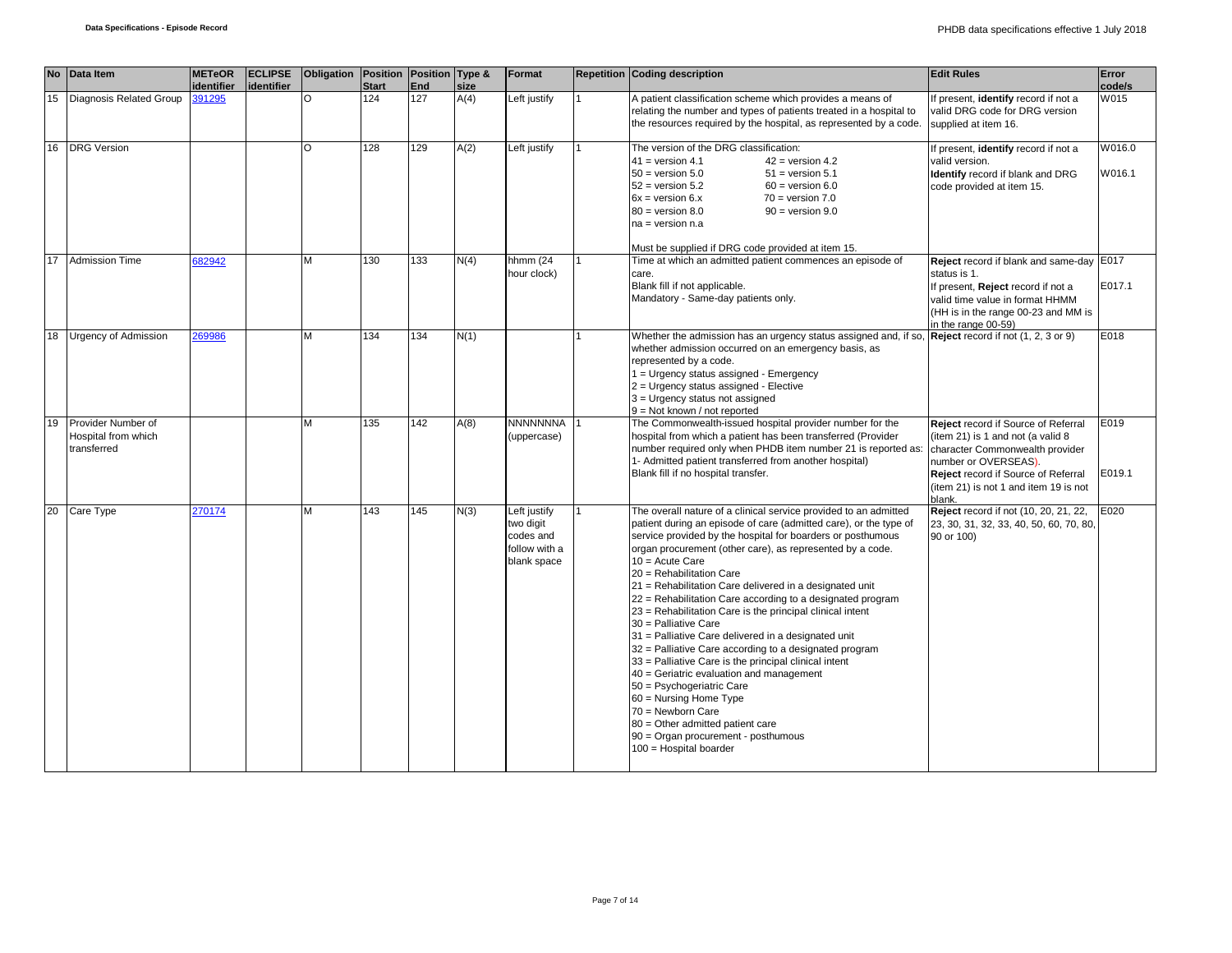| <b>No</b> | Data Item                            | <b>METeOR</b><br>identifier | <b>ECLIPSE</b><br>identifier | Obligation   Position   Position   Type & | <b>Start</b> | End | size | Format | Repetition Coding description                                                                                                                                                                                                                                                                                                                                                                                                                                                                                    | <b>Edit Rules</b>                                           | Error<br>code/s |
|-----------|--------------------------------------|-----------------------------|------------------------------|-------------------------------------------|--------------|-----|------|--------|------------------------------------------------------------------------------------------------------------------------------------------------------------------------------------------------------------------------------------------------------------------------------------------------------------------------------------------------------------------------------------------------------------------------------------------------------------------------------------------------------------------|-------------------------------------------------------------|-----------------|
| 21        | Source of Referral                   |                             |                              | M                                         | 146          | 146 | N(1) |        | The facility from which the patient was referred.<br>$0 = Born$ in hospital<br>$1 =$ Admitted patient transferred from another hospital<br>2 = Statistical admission - care type change<br>$4 =$ From Accident/Emergency<br>5 = From Community Health service<br>$6$ = From Outpatients department<br>$7 =$ From Nursing Home<br>8 = By outside Medical Practitioner<br>$9 = Other$                                                                                                                              | Reject record if not (0, 1, 2, 4, 5, 6,<br>7, 8 or 9)       | E021            |
| 22        | Discharge Intention on<br>Admission  |                             |                              | $\circ$                                   | 147          | 147 | N(1) |        | The intended mode of separation at time of admission:<br>$1 = Discharge$ to an(other) acute hospital<br>$2$ = Discharge to a nursing home<br>3 = Discharge to a psychiatric hospital<br>$4 =$ Discharge to palliative care unit/hospice<br>5 = Discharge to other health care accommodation<br>$8 = To pass away$<br>9 = Discharge to usual residence                                                                                                                                                            | If present, reject record if not (1, 2,<br>3, 4, 5, 8 or 9) | E022            |
| 23        | Inter-hospital contracted<br>patient | 270409                      |                              | M                                         | 148          | 148 | N(1) |        | An episode of care for an admitted patient whose treatment<br>and/or care is provided under an arrangement between a hospital<br>purchaser of hospital care (contracting hospital) and a provider of<br>an admitted service (contracted hospital), and for which the<br>activity is recorded by both hospitals, as represented by a code.<br>1 = Inter-Hospital contracted patient from public sector<br>2 = Inter-Hospital contracted patient from private sector<br>$3 = Not contracted$<br>$9 = Not Reported$ | Reject record if not (1, 2, 3 or 9)                         | E023            |
| 24        | Mental Health Legal<br><b>Status</b> | 270351                      |                              | M                                         | 149          | 149 | N(1) |        | Whether a person is treated on an involuntary basis under the<br>relevant state or territory mental health legislation, at any time<br>during an episode of admitted patient care, an episode of<br>residential care or treatment of a patient/client by a community<br>based service during a reporting period, as represented by a<br>code.<br>$1 =$ Involuntary patient<br>$2 =$ Voluntary patient<br>3 = Not permitted to be reported under the laws of a State or<br>Territory<br>$8 = Not applicable$      | Reject record if not (1, 2, 3 or 8)                         | E024            |
| 25        | <b>Palliative Care Status</b>        |                             |                              | M                                         | 150          | 150 | N(1) |        | An indicator of whether the episode involved palliative care.<br>1 = Patient required palliative care during episode<br>2 = No palliative care required during episode<br>This item is required because some States do not statistically<br>discharge to palliative care<br>Zero fill if not applicable.<br>refer to quide for use.                                                                                                                                                                              | Reject record if not (0, 1 or 2).                           | E025            |
| 26        | Re-admission within 28<br>Days       |                             |                              | M                                         | 151          | 151 | N(1) |        | An indicator of the re-admission of a patient to hospital within 28<br>days of previous discharge for treatment of a similar or related<br>condition.<br>1 = Unplanned re-admission and patient previously treated at this<br>hospital<br>2 = Unplanned re-admission and patient previously treated at<br>another hospital<br>3 = Planned re-admission from this or another hospital<br>8 = Not applicable/not known<br>Note: do not include transfers from another hospital as re-<br>admissions                | Reject record if not (1, 2, 3 or 8)                         | E026            |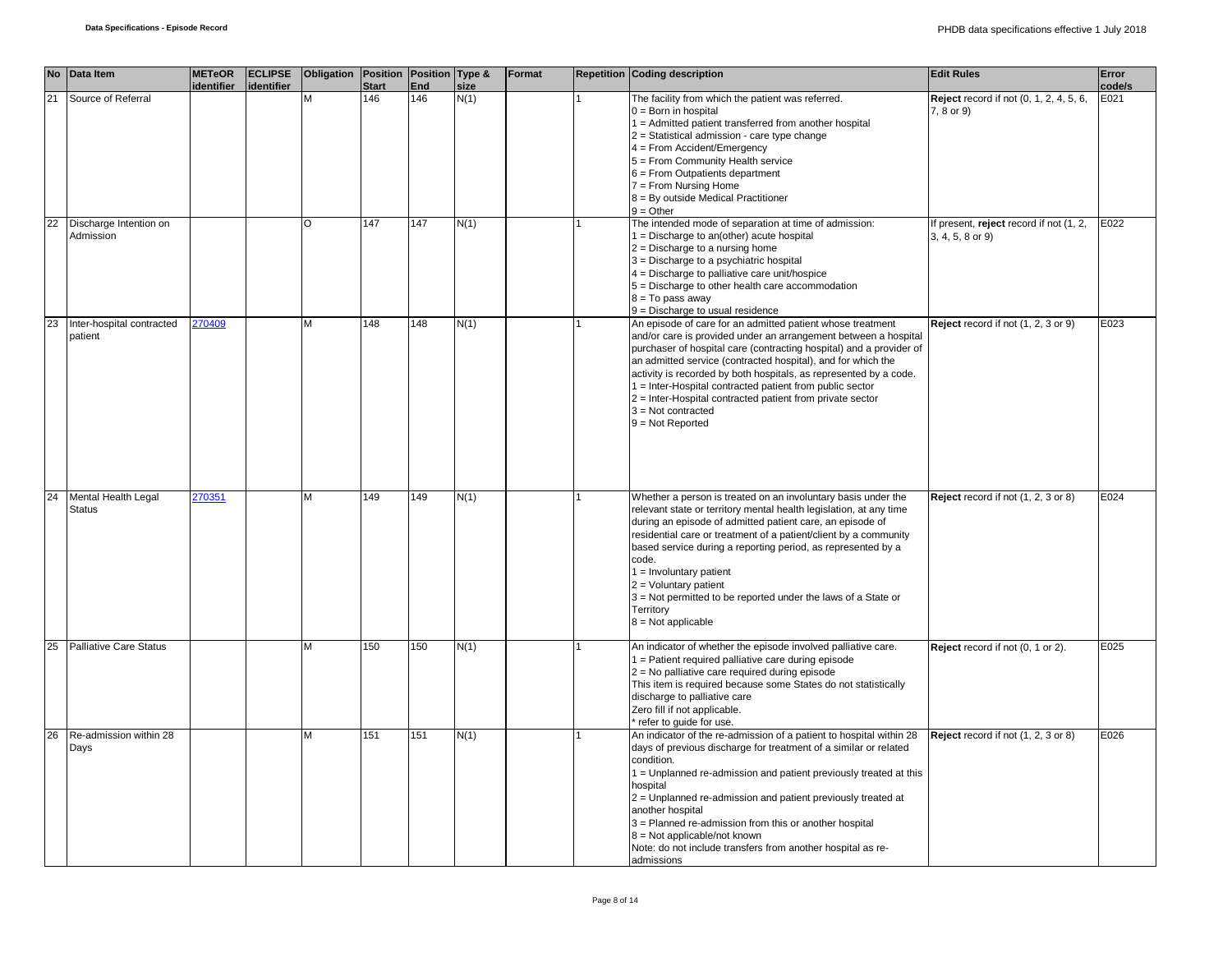|    | No Data Item                                           | <b>METeOR</b><br>identifier | <b>ECLIPSE</b><br>identifier | <b>Obligation Position</b> | <b>Start</b> | Position Type &<br>End | size | Format                                                                                                | <b>Repetition Coding description</b>                                                                                                                                                                                                                                                                                                                                                                                                                                                                                                                                                                                                                                                                                                                                                                                  | <b>Edit Rules</b>                                                                                                                                                                                                                                                                                        | Error<br>code/s          |
|----|--------------------------------------------------------|-----------------------------|------------------------------|----------------------------|--------------|------------------------|------|-------------------------------------------------------------------------------------------------------|-----------------------------------------------------------------------------------------------------------------------------------------------------------------------------------------------------------------------------------------------------------------------------------------------------------------------------------------------------------------------------------------------------------------------------------------------------------------------------------------------------------------------------------------------------------------------------------------------------------------------------------------------------------------------------------------------------------------------------------------------------------------------------------------------------------------------|----------------------------------------------------------------------------------------------------------------------------------------------------------------------------------------------------------------------------------------------------------------------------------------------------------|--------------------------|
| 27 | <b>Unplanned Theatre Visit</b><br>during Episode       |                             |                              |                            | 152          | 152                    | N(1) |                                                                                                       | An indicator of whether the patient required a theatre visit which<br>was not anticipated or planned at the time of admission:<br>1 = Unplanned theatre visit<br>$2 = No$ unplanned theatre visit                                                                                                                                                                                                                                                                                                                                                                                                                                                                                                                                                                                                                     | Reject record if not (1 or 2)                                                                                                                                                                                                                                                                            | E027                     |
| 28 | Birth weight of infant,<br>neonate, stillborn          | 668986                      |                              | M                          | 153          | 156                    | N(4) | Right justify<br>Zero prefix                                                                          | For live births, birthweight should preferably be measured within<br>the first hour of life before significant postnatal weight loss has<br>occurred. While statistical tabulations include 500 gram groupings<br>for birthweight, weights should not be recorded in those<br>groupings. The actual weight should be recorded to the degree of<br>accuracy to which it is measured.<br>In perinatal collections the birthweight is to be provided for live<br>born and stillborn babies.<br>Weight on the date the infant is admitted should be recorded if the<br>weight is less than or equal to 9000g and age is less than 365<br>days. An entry of 0000 means the patient's age >= 365 days or<br>weight was > 9000 grams.<br>refer to quide for use.                                                             | Reject record if not numeric.<br>Identify record if weight >9000g<br>$LOS \le 365.$<br><b>Identify</b> record if weight > 0 and<br>$LOS > 365$ days<br>where, LOS = Admision Date (item<br>9) - Date of Birth (item 6)                                                                                   | E028<br>W028.0<br>W028.1 |
| 29 | Hours of Mechanical<br>Ventilation                     | 479010                      |                              | M                          | 157          | 160                    | N(4) | Right justify<br>Zero prefix                                                                          | The total number of hours an admitted patient has spent on<br>continuous ventilator support.<br>Continuous ventilatory support refers to the application of<br>ventilation via an invasive artificial airway. For the purposes of<br>this data element, invasive artificial airway is that provided via an<br>endotracheal tube or a tracheostomy tube.<br>Zero fill if not applicable.                                                                                                                                                                                                                                                                                                                                                                                                                               | Reject record if not numeric                                                                                                                                                                                                                                                                             | E029                     |
| 30 | Mode of Separation                                     | 270094                      |                              | M                          | 161          | 162                    | N(2) | Left justify<br>and follow<br>with space<br>(may also<br>submit in old<br>format with<br>zero prefix) | Status at separation of person (discharge/transfer/death) and<br>place to which person is released, as represented by a code.<br>1 = discharge/transfer to an(other) acute hospital<br>$2 =$ discharge/transfer to a residential aged care service, unless<br>this is the usual place of residence<br>3 = discharge/transfer to an(other) psychiatric hospital<br>4 = discharge/transfer to other health care accommodation<br>(includes mothercraft hospitals)<br>$5 =$ statistical discharge-type change<br>$6$ = left against medical advice/discharge at own risk<br>$7$ = statistical discharge from leave<br>$8 = died$<br>$9$ = other (includes discharge to usual residence, own<br>accommodation or welfare institution (includes prisons, hostels<br>and group homes providing primarily welfare services)) | Reject record if not (01, 02, 03, 04,<br>05, 06, 07, 08, 09 or 1, 2, 3, 4, 5, 6,<br>7, 8 or 9).                                                                                                                                                                                                          | E030                     |
| 31 | <b>Separation Time</b>                                 | 82919                       |                              | M                          | 163          | 166                    | N(4) | hhmm (24<br>hour clock)                                                                               | Time at which an admitted patient completes an episode of care.<br>Blank fill if not applicable.<br>Mandatory - Same-day patients only.                                                                                                                                                                                                                                                                                                                                                                                                                                                                                                                                                                                                                                                                               | Reject record if blank and same-day E031<br>status is 1.<br>Reject record if not a valid time<br>value in format HHMM (HH is in the<br>range 00-23 and MM is in the range<br>$00 - 59$<br>Identify record if hospital type (item<br>11) is 3 (Private Day Facility) and<br>patient stay exceeds 23 hours | E031.2<br>W031           |
| 32 | <b>Total Leave Days</b>                                | 270251                      |                              | M                          | 167          | 170                    | N(4) | Right justify<br>Zero prefix                                                                          | Sum of the length of leave (date returned from leave minus date<br>went on leave) for all periods within the hospital stay.<br>Zero fill if not applicable.                                                                                                                                                                                                                                                                                                                                                                                                                                                                                                                                                                                                                                                           | Reject record if not numeric                                                                                                                                                                                                                                                                             | E032                     |
| 33 | Provider Number of<br>Hospital to which<br>transferred |                             |                              | M                          | 171          | 178                    | A(8) | NNNNNNNA<br>(uppercase)                                                                               | The Commonwealth-issued hospital provider number for the<br>hospital to which a patient has been transferred (Provider number<br>required only when PHDB item number 30 is reported as:<br>1 = Discharge/transfer to an(other) acute hospital, or<br>3 = Discharge/transfer to a(nother) psychiatric hospital<br>Blank fill if no hospital transfer.                                                                                                                                                                                                                                                                                                                                                                                                                                                                  | Reject record if Mode of Separation<br>(item 30) is 1 or 3 and item 33 is not<br>(a valid 8 character Commonwealth<br>provider number or OVERSEAS.<br>Reject record if Mode of Separation<br>(item 30) is 2, 5, 6, 7, 8 or 9 and item E033.1<br>33 is not blank.                                         | E033                     |
| 34 | Non-Certified Days of<br>Stay                          |                             |                              | M                          | 179          | 182                    | N(4) | Right justify<br>Zero prefix                                                                          | The number of days spent in the hospital, without certification, that Reject record if not numeric.<br>exceeded 35 days.<br>Zero fill if not applicable.                                                                                                                                                                                                                                                                                                                                                                                                                                                                                                                                                                                                                                                              |                                                                                                                                                                                                                                                                                                          | E034                     |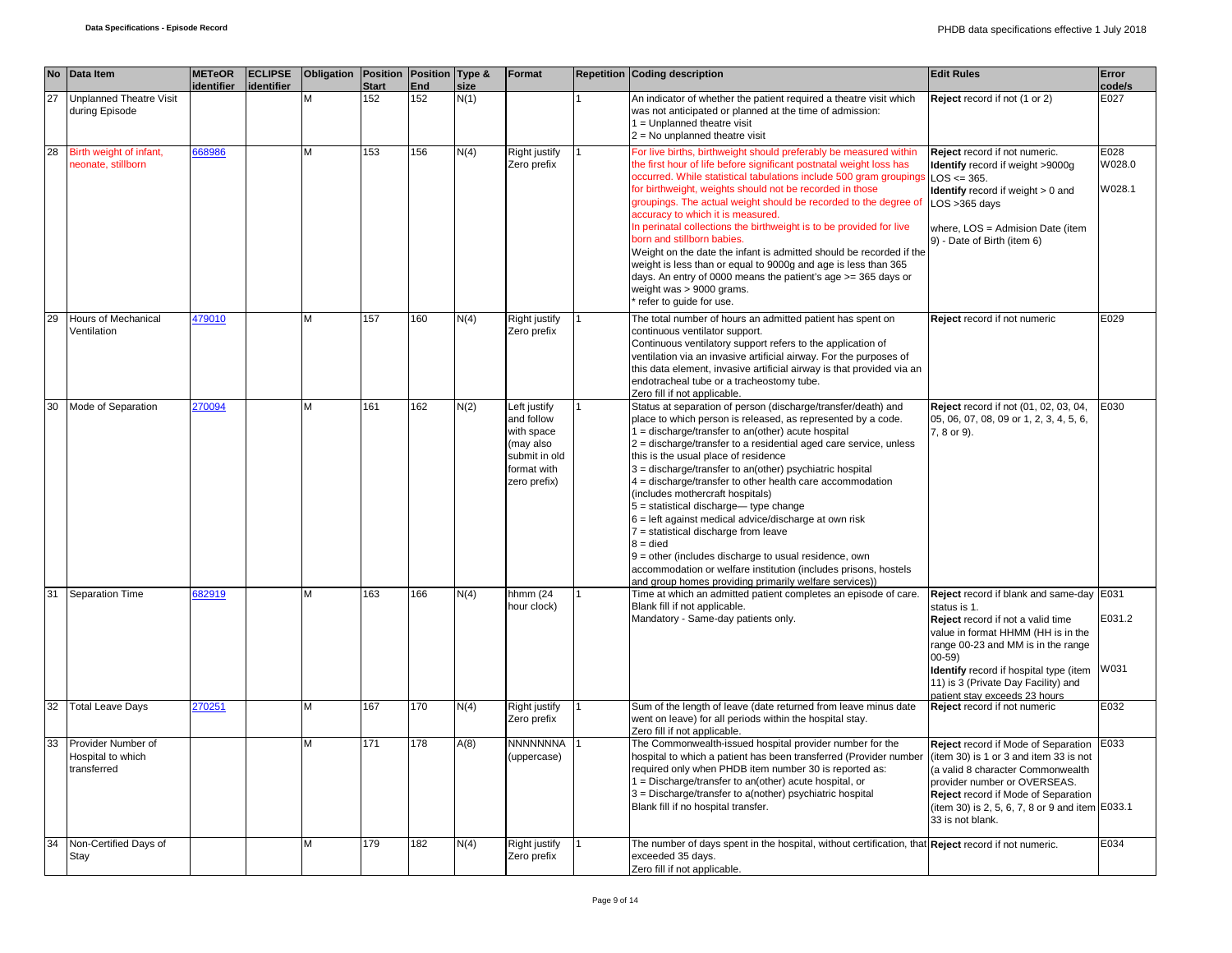|    | No Data Item                                   | <b>METeOR</b>     | <b>ECLIPSE</b> | Obligation Position |              | Position Type & |      | Format                                                                          |    | <b>Repetition Coding description</b>                                                                                                                                                                                                                                                                                                                                                                                                                                                                                                                                                                                                                                                                                                                                                                                                                                                                                                                                                                                                                                                                                                                                                                                                                                                                                                                                                                                        | <b>Edit Rules</b>                                                                                                                                                                                                                                                                                                                                                                            | Error                              |
|----|------------------------------------------------|-------------------|----------------|---------------------|--------------|-----------------|------|---------------------------------------------------------------------------------|----|-----------------------------------------------------------------------------------------------------------------------------------------------------------------------------------------------------------------------------------------------------------------------------------------------------------------------------------------------------------------------------------------------------------------------------------------------------------------------------------------------------------------------------------------------------------------------------------------------------------------------------------------------------------------------------------------------------------------------------------------------------------------------------------------------------------------------------------------------------------------------------------------------------------------------------------------------------------------------------------------------------------------------------------------------------------------------------------------------------------------------------------------------------------------------------------------------------------------------------------------------------------------------------------------------------------------------------------------------------------------------------------------------------------------------------|----------------------------------------------------------------------------------------------------------------------------------------------------------------------------------------------------------------------------------------------------------------------------------------------------------------------------------------------------------------------------------------------|------------------------------------|
|    |                                                | <i>identifier</i> | identifier     |                     | <b>Start</b> | End             | size |                                                                                 |    |                                                                                                                                                                                                                                                                                                                                                                                                                                                                                                                                                                                                                                                                                                                                                                                                                                                                                                                                                                                                                                                                                                                                                                                                                                                                                                                                                                                                                             |                                                                                                                                                                                                                                                                                                                                                                                              | code/s                             |
| 35 | Number of days of<br>hospital-in-the-home care | 270305            |                | M                   | 183          | 186             | N(4) | Right justify<br>Zero prefix                                                    |    | The number of hospital-in-the-home days occurring within an<br>episode of care for an admitted patient.<br>Calculate with reference to the date of admission, date of<br>separation, leave days and any date(s) of change between<br>hospital and hospital-in-the-home accommodation.<br>Zero fill if not applicable.                                                                                                                                                                                                                                                                                                                                                                                                                                                                                                                                                                                                                                                                                                                                                                                                                                                                                                                                                                                                                                                                                                       | f present, Reject record if not<br>numeric.<br><b>Identify</b> if item not = (HITH<br>Completed date - HITH<br>Commencement Date)                                                                                                                                                                                                                                                            | E035<br>W035                       |
| 36 | <b>Principal Diagnosis</b>                     | 680976            |                | м                   | 187          | 192             | A(6) | <b>NANNNN</b><br>Left justify<br>Strip hyphen,<br>dots &<br>morphology<br>codes |    | Each entry should consist of:<br>one (1) digit that represents the Condition Onset Flag code<br>five (5) alphanumeric characters that represent the principal<br>diagnosis code<br>Condition Onset Flag (see METeOR 686100) - A qualifier for each<br>coded diagnosis to indicate the onset of the condition relative to<br>the beginning of the episode of care, as represented by a code.<br>1 = condition with onset during the episode of admitted patient<br>care<br>$2$ = condition not noted as arising during the episode of admitted<br>patient care<br>$9 = not reported$<br>Note:<br>All patients should report a condition onset flag code of 2 for the<br>principal diagnosis, with the exception of newborns. Newborns in<br>their admitted birth episode within the hospital may report a<br>condition onset flag code of 1 or 2 for the principal diagnosis.<br>Newborn episodes can be identified by ICD-10-AM Code Z38.x in<br>the principal or additional diagnosis code field.<br>Principal Diagnosis - The diagnosis established after study to be<br>chiefly responsible for occasioning an episode of admitted patient<br>care, an episode of residential care or an attendance at the health<br>care establishment, as represented by a code.<br>The principal diagnosis should be reported in the most current<br>version of ICD-10-AM and selected according to the National<br>Coding Standards. | Reject record if not a valid ICD-10-<br>AM principal diagnosis code<br><b>Identify</b> record if Same-day Status<br>$item 39) = 2 (overnight patient)$ and<br>Z50N or Z50NN (where $N = 0$ to 9)<br><b>Identify</b> record if Care Type = 60<br>and not Z742 or Z75N or Z75NN.<br>(where $N = 0$ to 9)<br>Identify record if condition onset flag<br>$= 1$ and not Z50N (where N $= 0$ to 9) | E036<br>W036.1<br>W036.2<br>W036.3 |
| 37 | <b>Additional Diagnosis</b>                    | 680973            |                | М                   | 193          | 486             | A(6) | <b>NANNNN</b><br>Left justify<br>Strip hyphen,<br>dots &<br>morphology<br>codes | 49 | Each entry should consist of:<br>one (1) digit that represents the Condition Onset Flag code<br>five (5) alphanumeric characters that represent the additional<br>diagnosis code<br>Condition Onset Flag (see METeOR 686100) - A qualifier for<br>each coded diagnosis to indicate the onset of the condition<br>relative to the beginning of the episode of care, as represented by<br>a code.<br>1 = condition with onset during the episode of admitted patient<br>care<br>$2$ = condition not noted as arising during the episode of admitted<br>patient care<br>$9 = not reported$<br>Additional diagnosis - A condition or complaint either coexisting<br>with the principal diagnosis or arising during the episode of<br>admitted patient care, episode of residential care or attendance at<br>a health care establishment, as represented by a code.<br>Blank means no additional diagnosis codes (or not 49 repetitions).                                                                                                                                                                                                                                                                                                                                                                                                                                                                                        | Reject record if not (a valid ICD-10-<br>AM code or blank)<br>Identify record if same as 'Principal<br>Diagnosis Code'                                                                                                                                                                                                                                                                       | E037<br>W037                       |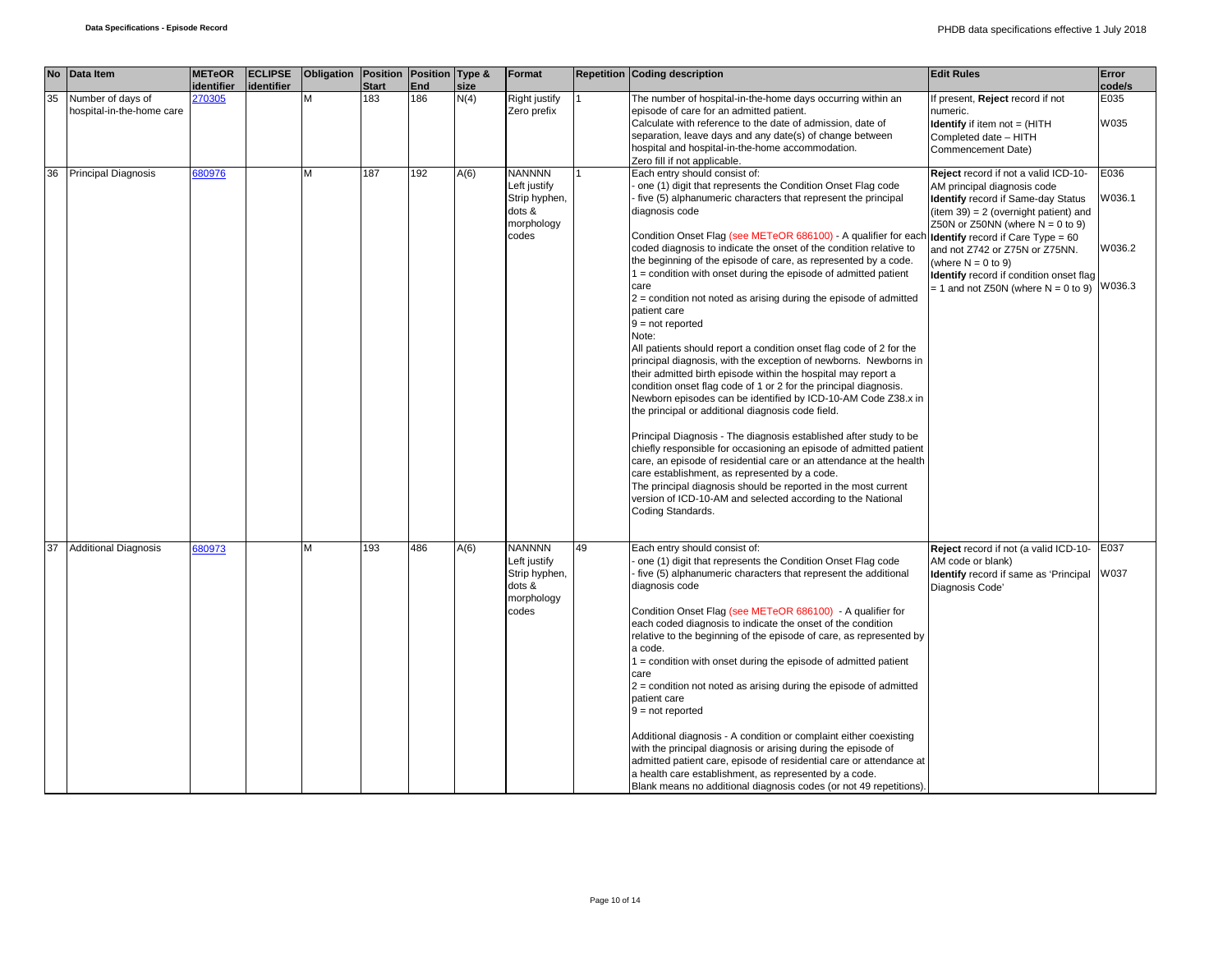|    | No Data Item                         | <b>METeOR</b><br>identifier | <b>ECLIPSE</b><br>identifier | Obligation   Position   Position   Type & | <b>Start</b> | End  | size  | Format                                                                                  |    | <b>Repetition Coding description</b>                                                                                                                                                                                                                                                                                                                                                                                                 | <b>Edit Rules</b>                                                                                                                                                                                    | Error<br>code/s  |
|----|--------------------------------------|-----------------------------|------------------------------|-------------------------------------------|--------------|------|-------|-----------------------------------------------------------------------------------------|----|--------------------------------------------------------------------------------------------------------------------------------------------------------------------------------------------------------------------------------------------------------------------------------------------------------------------------------------------------------------------------------------------------------------------------------------|------------------------------------------------------------------------------------------------------------------------------------------------------------------------------------------------------|------------------|
| 38 | Procedure                            | 641379                      |                              | M                                         | 487          | 836  | A(7)  | <b>NNNNNNN</b><br>Left justify<br>Strip hyphen                                          | 50 | A clinical intervention represented by a code that:<br>· is surgical in nature, and/or<br>· carries a procedural risk, and/or<br>· carries an anaesthetic risk, and/or<br>requires specialised training, and/or<br>· requires special facilities or equipment only available in an acute<br>care setting.<br>Blank means no ICD-10-AM procedure codes (or not 50<br>repetitions)                                                     | Reject record if not (a valid ICD-10-<br>AM code or blank)                                                                                                                                           | E038             |
| 39 | Same-day Status                      |                             |                              | М                                         | 837          | 837  | N(1)  |                                                                                         |    | An indicator of whether the patient was admitted to the facility for<br>an overnight stay.<br>$0 =$ patient with a valid arrangement allowing overnight stay for<br>procedure normally performed on a same-day basis.<br>$1 = same-day patient$<br>$2 =$ overnight patient (other than type 0 above)                                                                                                                                 | Reject record if not (0, 1 or 2)                                                                                                                                                                     | E039             |
| 40 | Principal MBS Item<br>Number         |                             |                              | M                                         | 838          | 851  | A(14) | Left justify                                                                            |    | A valid Medical Benefits Schedule item according to the relevant<br>MBS Schedule valid for the MBS date (Item 41).<br>Blank means there was no applicable MBS item.                                                                                                                                                                                                                                                                  | If present, reject record if not a valid E040<br>MBS item from the relevant MBS<br>Schedule valid for the service date<br>$($ ltem 41)                                                               |                  |
|    | 41 Principal MBS Date                |                             |                              | M                                         | 852          | 859  | A(8)  | <b>DDMMYYYY</b>                                                                         |    | The date on which;<br>i) the principal MBS (item 40) was carried out<br>or<br>ii) (if item 40 is blank), the first Miscellaneous Service Code (item<br>53) was carried out.<br>Mandatory where item 40 populated.<br>refer to guide for use.                                                                                                                                                                                         | If present, reject record if not in<br>format DDMMYYYY.<br>Reject record if date is before<br>admission date or after discharge<br>date<br>Reject record if blank and item 40 is E041.2<br>populated | E041.0<br>E041.1 |
| 42 | Minutes of operating<br>theatre time | 270350                      |                              | M                                         | 860          | 863  | N(4)  |                                                                                         |    | Total time, in minutes, spent by a patient in operating theatres<br>during current episode of hospitalisation.<br>Must be filled with 0000 if no time spent in operating theatre.<br>Should be populated if surgical ADA code provided in<br>Miscellaneous Service Code field (item 53).<br>Blank means there was no applicable MBS Item or ADA code.<br>Mandatory where item 40 or item 53 is populated.<br>refer to quide for use. | If present, reject record if not<br>numeric.<br>Identify if blank and item 40 or item W042<br>53 is populated                                                                                        | E042             |
| 43 | Secondary MBS Item<br>numbers        |                             |                              | M                                         | 864          | 989  | A(14) | Left justify                                                                            |    | Additional MBS item numbers are all MBS items performed in<br>theatre/procedure room/angiography suite, which are not the<br>principal MBS code.<br>Blank means that there was no additional item or code (or not 9<br>repetitions).<br>refer to guide for use.                                                                                                                                                                      | Reject record if not (a valid MBS<br>item number from the relevant MBS<br>Schedule(s) current during the<br>episode or blank)                                                                        | E043             |
|    | <b>Accommodation Charge</b>          |                             |                              | M                                         | 990          | 998  | N(9)  | Right justify<br>Zero prefix<br>\$\$\$\$\$\$\$cc<br>(omit decimal<br>(point             |    | The gross amount charged for accommodation (include ex-gratia<br>and patient portion accommodation charges).<br>Zero fill if no amount charged.<br>refer to quide for use.                                                                                                                                                                                                                                                           | Reject record if not numeric                                                                                                                                                                         | E044             |
| 45 | Theatre Charge                       |                             |                              | M                                         | 999          | 1007 | N(9)  | Right justify<br>Zero prefix<br>\$\$\$\$\$\$\$cc<br>(omit decimal<br>point)             |    | The gross amount charged for a theatre/procedure room/<br>angiography suite (include ex-gratia and patient portion theatre<br>charges).<br>Zero fill if no amount charged.<br>* refer to quide for use.                                                                                                                                                                                                                              | Reject record if not numeric                                                                                                                                                                         | E045             |
| 46 | Labour Ward Charge                   |                             |                              | М                                         | 1008         | 1016 | N(9)  | Right justify<br>Zero prefix<br>\$\$\$\$\$\$ <sub>\$cc</sub><br>(omit decimal<br>point) |    | The gross amount charged for labour ward (include ex-gratia and <b>Reject</b> record if not numeric<br>patient portion labour ward charges).<br>Zero fill if no amount charged.                                                                                                                                                                                                                                                      |                                                                                                                                                                                                      | E046             |
| 47 | Intensive Care Unit<br>Charge        |                             |                              | M                                         | 1017         | 1025 | N(9)  | Right justify<br>Zero prefix<br>\$\$\$\$\$\$ <sub>\$cc</sub><br>(omit decimal<br>point) |    | The gross amount charged for ICU (include ex-gratia and patient<br>portion ICU charges).<br>Zero fill if no amount charged.<br>refer to quide for use.                                                                                                                                                                                                                                                                               | Reject record if not numeric                                                                                                                                                                         | E047             |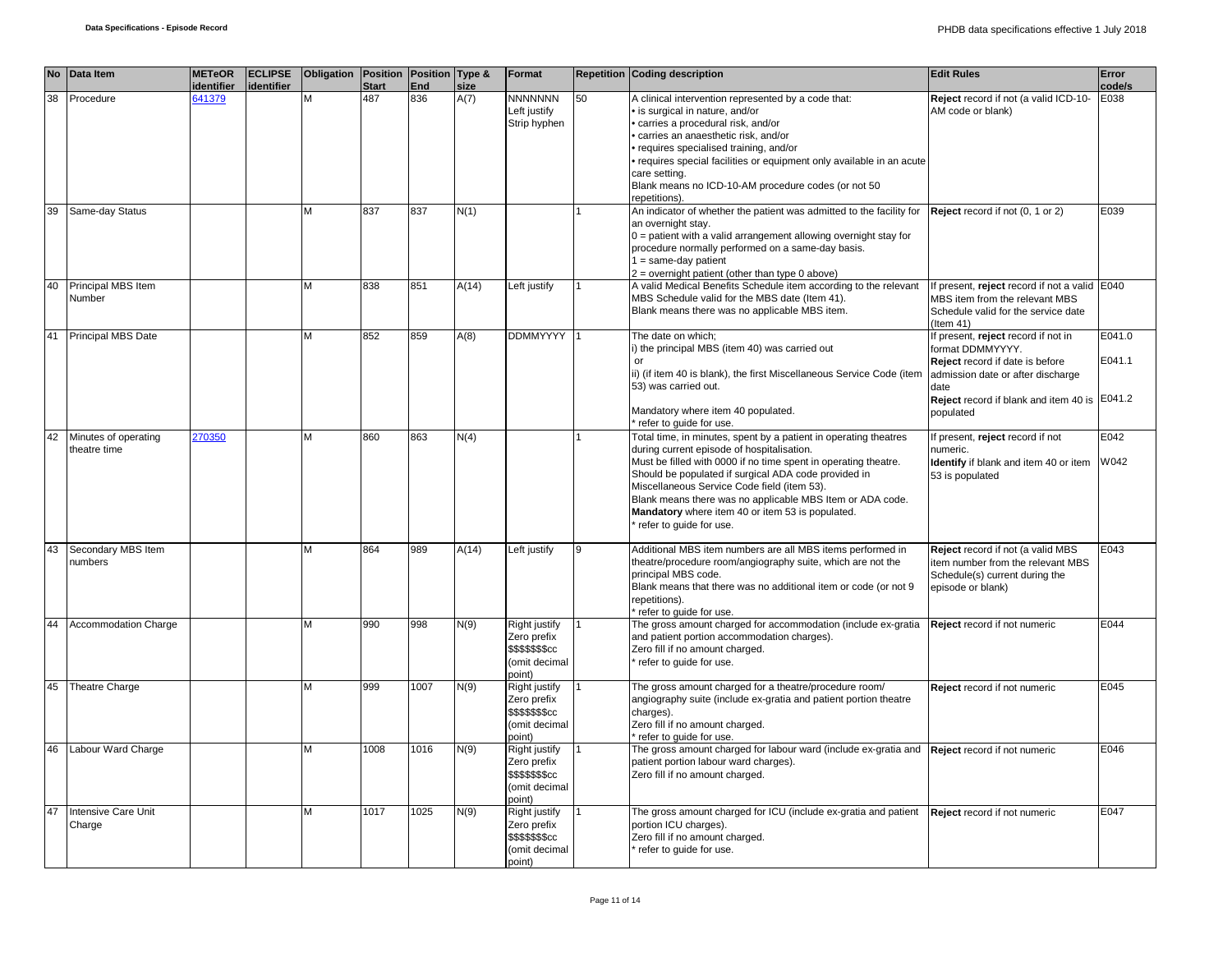|    | No Data Item                         | <b>METeOR</b><br>identifier | <b>ECLIPSE</b><br>identifier | Obligation   Position   Position   Type & | <b>Start</b> | End  | size  | Format                                                                                  |    | <b>Repetition Coding description</b>                                                                                                                                                                                                                                                                                               | <b>Edit Rules</b>                                                                | Error<br>code/s  |
|----|--------------------------------------|-----------------------------|------------------------------|-------------------------------------------|--------------|------|-------|-----------------------------------------------------------------------------------------|----|------------------------------------------------------------------------------------------------------------------------------------------------------------------------------------------------------------------------------------------------------------------------------------------------------------------------------------|----------------------------------------------------------------------------------|------------------|
| 48 | Prosthesis Charge                    |                             |                              | м                                         | 1026         | 1034 | N(9)  | Right justify<br>Zero prefix<br><b>\$\$\$\$\$\$\$cc</b><br>(omit decimal<br>point)      |    | The gross maximum amount charged for prosthesis (include ex-<br>gratia prosthesis charges, handling fee and patient portion),<br>Zero fill if no amount charged.                                                                                                                                                                   | Reject record if not numeric                                                     | E048             |
| 49 | <b>Pharmacy Charge</b>               |                             |                              | M                                         | 1035         | 1043 | N(9)  | Right justify<br>Zero prefix<br>\$\$\$\$\$\$\$cc<br>(omit decimal<br>(point             |    | The gross charge raised for pharmacy (include ex-gratia and<br>patient portion pharmacy charges, exclude discharge<br>medications).<br>Zero fill if no amount charged.                                                                                                                                                             | Reject record if not numeric                                                     | E049             |
| 50 | <b>Other Charges</b>                 |                             |                              | M                                         | 1044         | 1052 | N(9)  | Right justify<br>Zero prefix<br>\$\$\$\$\$\$ <sub>\$cc</sub><br>(omit decimal<br>point) |    | The gross charge raised for any chargeable item which cannot be Reject record if not numeric<br>specifically categorised elsewhere (exclude ex-gratia charges,<br>television, phone calls, extra meals, FED, reversals or journal<br>adjustments).<br>Zero fill if no amount charged.<br>refer to quide for use.                   |                                                                                  | E050             |
| 51 | <b>Bundled Charges</b>               |                             |                              | M                                         | 1053         | 1061 | N(9)  | Right justify<br>Zero prefix<br><b>\$\$\$\$\$\$\$cc</b><br>(omit decimal<br>point)      |    | The gross bundled charge raised (include ex-gratia and patient<br>portion bundled charges).<br>Zero fill if no amount charged.<br>refer to guide for use.                                                                                                                                                                          | Reject record if not numeric                                                     | E051             |
| 52 | <b>Medical Record Number</b>         |                             |                              | Μ                                         | 1062         | 1081 | A(20) | Left justify                                                                            |    | The Medical Record Number (or unit record number) that uniquely Reject record if blank<br>identifies the patient, regardless of the number of admissions they<br>have had to the facility.                                                                                                                                         |                                                                                  | E052             |
| 53 | Miscellaneous Service<br>Codes       |                             |                              | М                                         | 1082         | 1191 | A(11) | Left justify                                                                            | 10 | Any miscellaneous service codes (i.e. non MBS items or<br>Australian Dental Association codes from the Australian Schedule<br>of Dental Services and Glossary Twelfth edition 2017) used for<br>billing.<br>Up to 10 codes may be entered.<br>Blank means that there were no miscellaneous service codes or<br>not 10 repetitions. |                                                                                  |                  |
| 54 | Hospital-in-the-home care<br>Charges |                             |                              | м                                         | 1192         | 1200 | N(9)  | Right justify<br>Zero prefix<br>\$\$\$\$\$\$\$cc<br>(omit decimal<br>(point             |    | The gross charge raised for hospital-in-the-home care service<br>(include ex-gratia and HITH patient portion charges).<br>Zero fill if no amount charged.                                                                                                                                                                          | Reject record if not numeric                                                     | E054             |
| 55 | Special Care Nursery<br>Charges      |                             |                              | M                                         | 1201         | 1209 | N(9)  | <b>Right justify</b><br>Zero prefix<br>\$\$\$\$\$\$\$cc<br>(omit decimal<br>(boc        |    | The gross charges raised for SCN (include ex-gratia and patient<br>portion SCN charges, exclude NICU charges).<br>Zero fill if no amount charged.<br>refer to guide for use.                                                                                                                                                       | Reject record if not numeric                                                     | E055             |
| 56 | Coronary Care Unit<br>Charges        |                             |                              | M                                         | 1210         | 1218 | N(9)  | <b>Right justify</b><br>Zero prefix<br>\$\$\$\$\$\$\$cc<br>(omit decimal<br>point)      |    | The gross charge raised for CCU (include ex-gratia and patient<br>portion CCU charges).<br>Zero fill if no amount charged.<br>refer to quide for use.                                                                                                                                                                              | Reject record if not numeric                                                     | E056             |
| 57 | <b>Special Care Nursery</b><br>hours |                             |                              | $\circ$                                   | 1219         | 1222 | N(4)  | <b>Right justify</b><br>Zero prefix                                                     |    | The number of completed cumulative hours (rounded down) spen<br>in SCN. If a patient has more than one period in SCN during this<br>episode, the total duration of all such periods is reported. Zero fill<br>if not applicable<br>refer to quide for use.                                                                         | If present, reject record if not<br>numeric.                                     | E057             |
| 58 | Coronary Care Unit hours             |                             |                              | $\Omega$                                  | 1223         | 1226 | N(4)  | <b>Right justify</b><br>Zero prefix                                                     |    | The number of completed cumulative hours (rounded down) sper<br>in CCU. If a patient has more than one period in CCU during this<br>episode, the total duration of all such periods is reported. Zero fill<br>if not applicable<br>refer to quide for use.                                                                         | If present, reject record if not<br>numeric.                                     | E058             |
| 59 | <b>Special Care Nursery</b><br>days  |                             |                              | М                                         | 1227         | 1229 | N(3)  | <b>Right justify</b><br>Zero prefix                                                     |    | The number of days the patient spent in a SCN.<br>Zero fill if not applicable.<br>refer to guide for use.                                                                                                                                                                                                                          | Reject record if not numeric.<br>Reject record if not zero for day<br>facilities | E059.0<br>E059.1 |
| 60 | Coronary Care Unit days              |                             |                              | M                                         | 1230         | 1232 | N(3)  | <b>Right justify</b><br>Zero prefix                                                     |    | The number of days the patient spent in a CCU.<br>Zero fill if not applicable.<br>* refer to guide for use.                                                                                                                                                                                                                        | Reject record if not numeric.<br>Reject record if not zero for day<br>facilities | E060.0<br>E060.1 |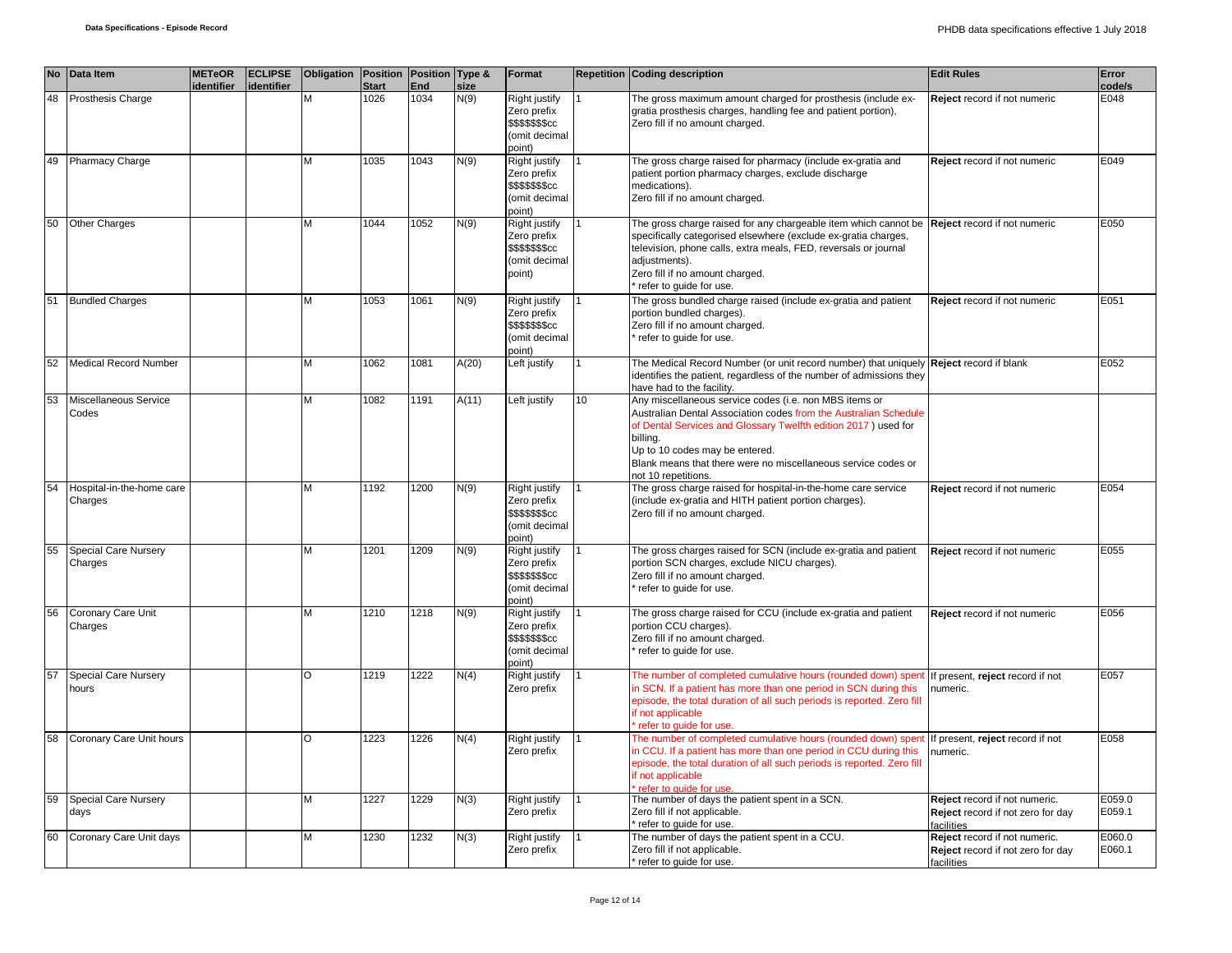|    | No Data Item                                          | <b>IMETeOR</b> | <b>ECLIPSE</b> | Obligation | <b>Position Position Type &amp;</b> |      |             | Format                              | <b>Repetition Coding description</b>                                                                                                                                                                                             | <b>Edit Rules</b>                                                                                                                                                             | Error        |
|----|-------------------------------------------------------|----------------|----------------|------------|-------------------------------------|------|-------------|-------------------------------------|----------------------------------------------------------------------------------------------------------------------------------------------------------------------------------------------------------------------------------|-------------------------------------------------------------------------------------------------------------------------------------------------------------------------------|--------------|
|    |                                                       | lidentifier    | lidentifier    |            | <b>Start</b>                        | End  | <b>size</b> |                                     |                                                                                                                                                                                                                                  |                                                                                                                                                                               | code/s       |
| 61 | Number of Qualified Days 270033<br>for Newborns       |                |                |            | 1233                                | 1237 | N(5)        | <b>Right justify</b><br>Zero prefix | The number of qualified newborn days occurring within a newborn<br>episode of care.<br>Zero fill if not applicable.<br>refer to guide for use.                                                                                   | <b>Reject</b> record if not numeric.<br>Identify record if >0000 and (care<br>type not newborn care).                                                                         | E061<br>W061 |
| 62 | Hospital-in-the-home care<br><b>Commencement Date</b> |                |                |            | 1238                                | 1245 | A(8)        | <b>DDMMYYYY</b>                     | Date on which an admitted patient commences an episode of<br>hospital-in-the-home care services.<br>Conditional item if HITH charge (item 54) > 0<br>Blank fill if not applicable.                                               | Reject record if item 54 is populated E062.0<br>and item is blank or not in format<br><b>DDMMYYYY.</b><br><b>Reject</b> record if commencement<br>date > HITH completed date. | E062.1       |
| 63 | Hospital-in-the-home care<br><b>Completed Date</b>    |                |                |            | 1246                                | 1253 | A(8)        | DDMMYYYY                            | Date on which an admitted patient completes an episode of<br>hospital-in-the-home care services.<br>Conditional item if HITH charge (item 54) > 0.<br>Blank fill if not applicable.                                              | Reject record if item 54 is populated E063.0<br>and item is blank or not in format<br>DDMMYYYY.<br>Reject record if completed date <<br><b>HITH</b> commencement date.        | E063.1       |
| 64 | <b>Palliative Care Days</b>                           |                |                |            | 1254                                | 1257 | N(4)        | <b>Right justify</b><br>Zero prefix | The number of days a patient received palliative care during an<br>episode.<br>Where the entire episode is Palliative, provide the total length of<br>stay in days.<br>Zero fill if not applicable.<br>* refer to quide for use. | Reject record if not numeric.<br><b>Identify</b> record if 0 and palliative<br>care status (item $25$ ) = 1                                                                   | E064<br>W064 |

**Total record length = 1257**